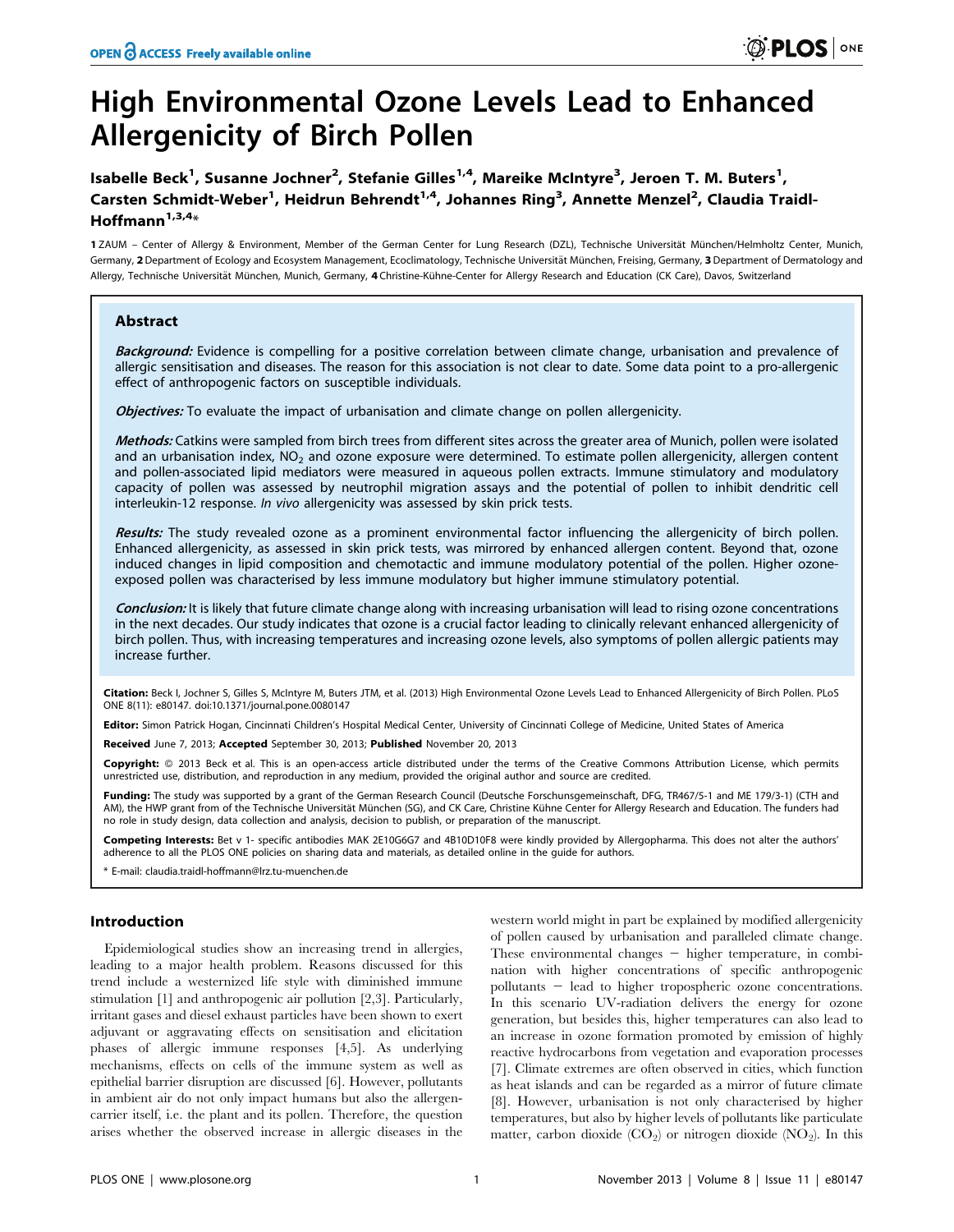respect, it has to be considered that ozone does not show the same distribution as other pollutants [7,9]. Ozone is a secondary pollutant whose formation underlies complex interactions, depending on the presence of precursors, degrading substances, temperature and UV-radiation. The main precursors are nitrogen oxides (NOx) and volatile organic compounds (VOCs). Especially NOx can be found at high concentrations in urban areas. NO, in turn, rapidly degrades the ozone generated in urban areas, especially during night-time. In rural areas, in contrast, we observe an accumulation of ozone due to lower NO levels and higher biogenic emissions [7]. Some studies already addressed the question of how pollutants affect the allergen carrier, showing that single pollutants strongly differ in their effects [10,11]. The current study expands these observations by analyzing one of the most relevant allergen producers – the birch tree – in its natural environment. Hereby, we work with real exposure conditions to analyse relevant factors under natural circumstances. We take into account the parallel occurrence of different environmental factors as well as mechanisms of plant adaptation. Recent studies showed that pollen do not only release allergens, but also non-allergenic compounds such as pollen-associated lipid mediators (PALMs) (reviewed in [12]), which have been shown to exert immune modulatory and stimulatory effects. Allergenicity, thus, was evaluated in a holistic approach also taking adjuvant factors into account.

This study aimed at understanding how long-term increases in urbanisation and concomitant increases in pollution might influence pollen allergenicity, and how this might translate into immune cell activation and symptoms of pollen-allergic patients.

## Materials and Methods

#### Ethic Statement

The ethical committee of the Technical University of Munich approved the study, and volunteers were enrolled after written informed consent. The study was carried out on private land and the owners of the land gave permission to conduct the study on these sites.

#### Sampling of Birch Pollen

Catkins were collected from birch trees located in the greater area of Munich  $(n = 40; \text{ see Fig. S1}).$  Sampling of catkins took place during the birch flowering season in spring 2010. Their developmental stages were assessed by an adopted and extended code of the BBCH (Biologische Bundesanstalt, Bundessortenamt und Chemische Industrie) [13]. The code included 12 different developmental stages, starting with winter rest (BBCH 50) and ending with end of flowering (BBCH 69). The stages of collection were BBCH 60 (single catkins sporadically emit pollen) and BBCH 61 (10% of the catkins emit pollen). After collection, catkins were air-dried, counted and weighed and pollen was extracted by sieving.

# Preparation of Aqueous Pollen Extracts for Bet v 1, LTB<sub>4</sub> and PGE<sub>2</sub> ELISA

Aqueous pollen extracts (APEs) were prepared in 0.1 M  $NH<sub>4</sub>HCO<sub>3</sub>$ , pH 8.1, as previously described [14]. For skin prick tests, APEs were prepared as described in [15]. APE concentrations given refer to the extraction of a given amount of pollen per mL of buffer before centrifugation (e. g. 1 mg pollen was extracted in 1 mL buffer), but do not refer to actual protein concentrations in the extracts.

# Bet v 1 ELISA

Bet v 1 levels were determined by sandwich ELISA as described in Buters et al. [14]. Bet v 1-specific antibodies MAK 2E10G6G7 and 4B10D10F8 were kindly provided by Joachim Ganzer, Allergopharma, Hamburg, Germany.

#### PGE<sub>2</sub> and LTB<sub>4</sub> ELISA

Concentrations of the eicosanoid-like PALMs in APEs were measured by commercially available enzyme immunoassays for prostaglandin  $E_2$  and leukotriene  $B_4$  (GE Healthcare, Germany) according to the supplier's protocol.

# Passive Sampling Method for Ozone and Nitrogen Dioxide  $(NO<sub>2</sub>)$  Determination

Passive samplers for ozone were provided and analysed by PASSAM AG, Männedorf, Switzerland. Passive sampling for ozone and  $NO<sub>2</sub>$  were done in parallel. Passive sampling was carried out during the one-week period from May  $11^{\text{th}}$  to  $18^{\text{th}}$ 2010, i.e. 2 weeks after the last catkins were sampled. Measurements for all 40 birch trees were done in the same time frame and directly at the tree. It is supposed that the traffic volume over the period of 1 week is a representative mean for this location. This data was used to characterize the tree for a relative ozone exposure.

The nitrogen dioxide concentration was measured at the 40 sites according to Palmes' principle [16]. Briefly, stainless steel



Figure 1. Bet v 1 content of birch pollen in trees against different, urbanisation-related environmental conditions. No significant correlation could be observed between Bet v 1 content and urbanisation index (A;  $n=40$ ) or NO<sub>2</sub> concentration (B;  $n=40$ ). Bet v 1 showed a significant and negative correlation with temperature (C; n = 16) and was positively correlated with site-specific ozone levels (D; n = 40). \*: p<0.05. doi:10.1371/journal.pone.0080147.g001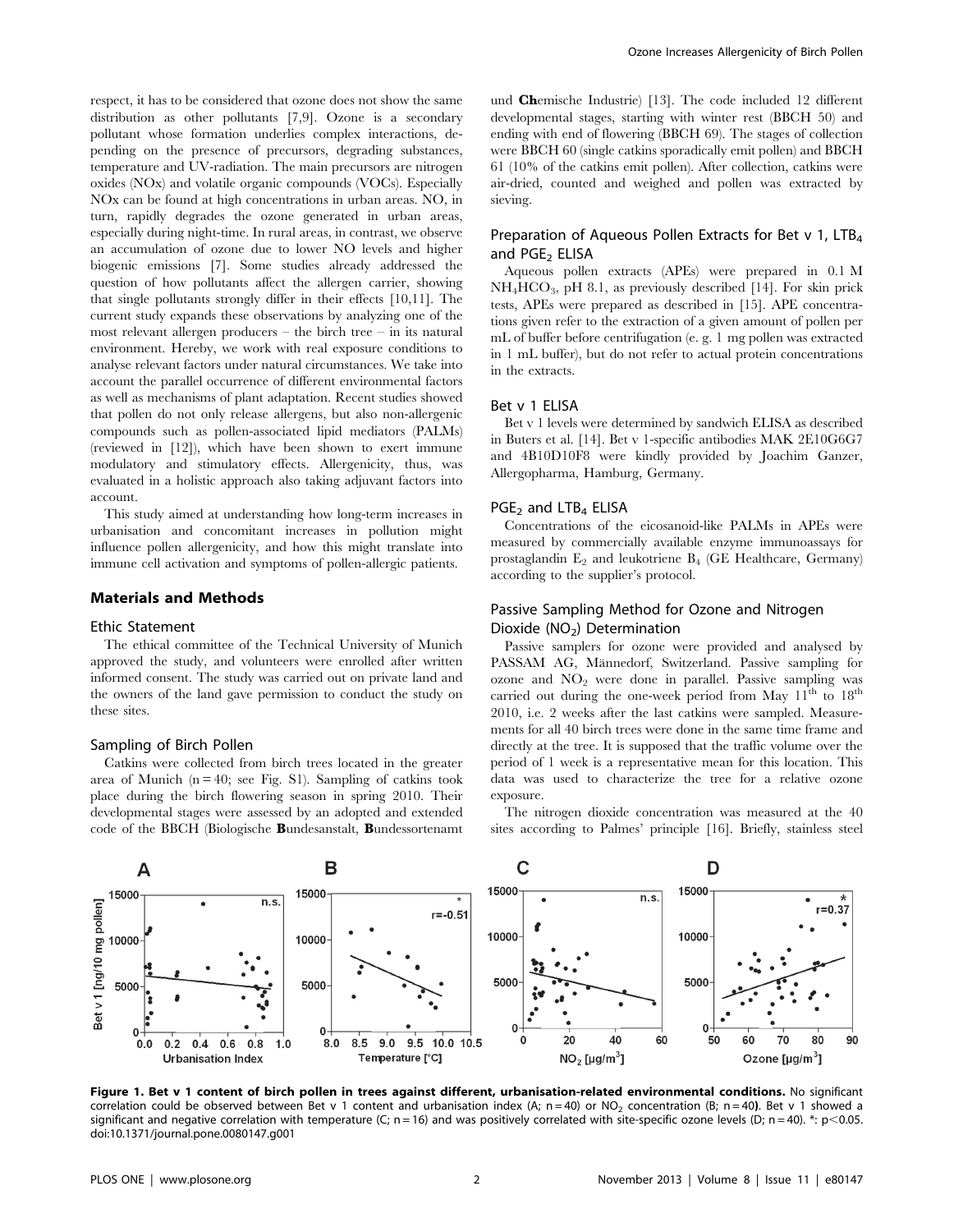

Figure 2. Scatter plots of different environmental parameters. A significant correlation was observed between the parameters urbanisation index (UI) and temperature (A; n = 16), (B) UI and NO<sub>2</sub> concentration (n = 40) and (C) temperature and NO<sub>2</sub> concentration (n = 16). Ozone was not correlated with either (D) UI (n = 40), (E) NO<sub>2</sub> (n = 40) or (F) temperature (n = 16); \*\*\*: p<0.001. doi:10.1371/journal.pone.0080147.g002

meshes were immersed in a triethanolamine-aceton mixture and were air-dried for 10 minutes. Three coated meshes were brought into an air-tight tube.  $NO<sub>2</sub>$  binds to the coated meshes by forming a triethanolamine- $NO_2$ -complex.  $NO_2$  adsorption was determined photometrically after one week of exposure.

#### Calculation of Urbanisation Index

An urbanisation index (UI) based on CORINE Land Cover 2000 data (European Environment Agency 2000) was calculated using ArcGIS 9.3. This index reflects the proportion of predefined built up areas (e.g. continuous and discontinuous urban fabric, industrial or commercial units) within a radius of 2 km and thus can vary between 0 and 1; i.e. from a low  $(UI = 0)$  to a high  $(UI = 1)$  degree of urbanisation [17].

#### Temperature Measurements

15 birch trees were provided with data recording devices measuring air temperature (HOBO U23-001, Onset Computer Corporation, Southern MA, USA). The devices were fixed in a radiation shield at the northern side of the trees in 3 m height. Air temperatures were recorded every 10 minutes, and daily temperature means were calculated. Temperature data were acquired between  $1<sup>st</sup>$  July 2009 and  $5<sup>th</sup>$  May 2010. The mean temperature for this period for each location was calculated.

#### Blood Donors

Healthy, non-atopic blood donors without a history of allergic diseases were tested by RAST for sensitisation against common allergens including birch allergens. All subjects were tested negative and total IgE was  $\leq$ 100 IU/ml. Volunteers did not take any medication for at least 15 days before blood sampling.

## Isolation and Culture of Monocyte-derived Dendritic Cells

Monocyte-derived dendritic cells (moDCs) were cultured from human peripheral blood monocytes as described by Gilles et al. [18]. Immature DCs were harvested on day 5 followed by stimulation with LPS (100 ng/ml) plus APEs from the highest (pollen<sup>O3high</sup>: mean ozone = 85  $\mu$ g/m<sup>3</sup>, n = 2) and lowest (polle- $\overline{n}^{\text{O3high}}$ : mean ozone = 54 µg/m<sup>3</sup>, n = 2) ozone-exposed birch trees included in the study (mean ozone:  $54 \mu g/m^3$  versus  $85 \mu g/m^3$ ). After 24 h, supernatants were collected, and IL-12p70 release was measured by ELISA (BD Pharmingen, Heidelberg, Germany). The IL-12 response to APEs alone was measured exemplary in four APEs and virtually no IL-12 was detected (unstimulated: 18.7 pg/ml; APEs: median (min.-max.): 15.4 (9.9–20.8) pg/ml,  $n = 4$ ) (data not shown). Viability of the cells after 24 h of culture was tested by propidium iodide staining and subsequent FACS analysis (see Fig. S4, supplementary material). Viability was not decreased by any of the conditions.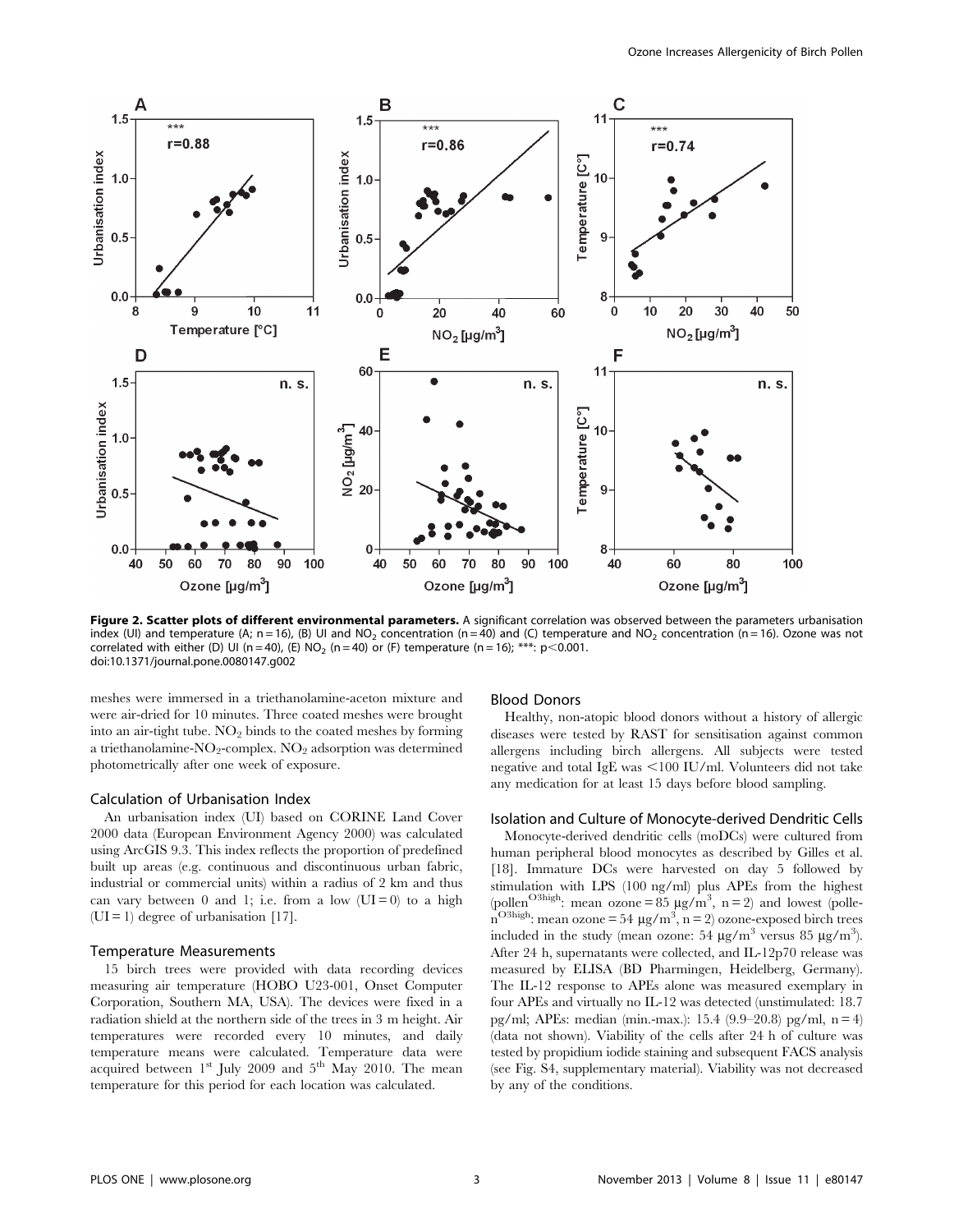

Figure 3. Content of PALMs in pollen samples plotted against different urbanisation-related environmental conditions. No correlation was seen between PALM<sub>PGE2</sub> and UI (A; n = 40), temperature (B; n = 16) or NO<sub>2</sub> concentration (C; n = 40). A significant association of high ozone concentrations and low PALM<sub>PGE2</sub> contents was observed (D; n = 40). PALM<sub>LTB4</sub> did not show any significant correlation. Neither UI (E; n = 40), nor temperature (F; n = 16), NO<sub>2</sub>- (G; n = 40) and ozone (H; n = 40) were related to the content of PALM<sub>ITB4</sub>. \*\*\*: p<0.001. doi:10.1371/journal.pone.0080147.g003

#### Neutrophil Migration Assays

The chemotactic activity of APEs from the highest (pollen<sup>O3high</sup>: mean ozone = 85  $\mu$ g/m<sup>3</sup>) and lowest (pollen<sup>O3high</sup>: mean ozo $ne = 54 \mu g/m^3$  ozone-exposed birch trees included in the study was evaluated by measuring neutrophil migration through a  $5 \mu m$ pore polycarbonate membrane (ChemoTx Disposable Chemotaxis System, NeuroProbe). Neutrophils were isolated from peripheral blood as described by Traidl-Hoffmann et al. [19]. APEs were pipetted into the bottom chambers and neutrophils  $(1\times10^6 \text{ cells/}$ ml) were added to the top of the membrane. After 1 h of incubation the cell suspension was removed and cells that had transmigrated into the lower chamber were recovered and counted with a FACSCalibur (Becton Dickinson, Heidelberg, Germany).

#### Skin Prick Tests

Birch allergic patients (n = 5) with a specific IgE  $>0.35$  kU/l were pricked on their forearms with APE (10 mg/mL) prepared of pollen samples from the highest (pollen<sup>O3high</sup>: mean ozo- $\ln e = 85 \mu g/m^3$  and lowest (pollen<sup>O3high</sup>: mean ozone = 54  $\mu$ g/ m3 ) ozone-exposed birch trees of the study. Each sample was pricked in replicates of four (proximally and distally on the same arm, right and left arm), and the mean wheal and flare sizes were calculated out of these four measurements after 15 min.

## **Statistics**

Unpaired t-test was used for Gaussian distributed samples to determine statistically significant differences between groups. For non-Gaussian populations, the non-parametric Mann-Whitney U test was applied. The correlation coefficients (r) and 95% confidence intervals were calculated using the Pearson's approach for Gaussian distributions and the Spearman's approach for nonparametric correlation. Additionally, we applied linear multiple regression analyses based on stepwise variable selection to test which environmental factor is most important for pollen allergenicity. To analyse cell assays, the area under the curve (AUC) was determined and the Wilcoxon matched-pairs signed-ranks test was applied. Prick tests were also analysed by the Wilcoxon matchedpairs signed-ranks test. P values of  $< 0.05$  were considered significant (\*). \*\*:  $p<0.01$ , \*\*\*:  $p<0.001$ . Statistics were done with Graph Pad Prism 5, San Diego, CA, USA.

#### Results

# Correlation Analysis of Urbanisation Related Factors and Relationship to Pollen Allergenic Potential

No significant correlation was detected between Bet v 1 content of the pollen specimens and urbanisation index (UI) or  $NO<sub>2</sub>$ concentration (Fig. 1A, C;  $n = 40$ ). However, a negative correlation could be observed for Bet v 1 content and temperature (Fig. 1B;  $r = -0.51$ ;  $p = 0.042$ ;  $n = 16$ ). In contrast, ozone was positively correlated with Bet v 1 content.  $(r=0.37; p=0.017;$ Fig. 1D;  $n = 40$ ).

Sites of birch trees were analyzed for environmental parameters. By correlation analyses the relationship of the determined parameters was investigated. A highly significant and positive correlation of the variables UI ( $n = 40$ ), temperature ( $n = 16$ ) and  $NO<sub>2</sub>$ -concentration (n = 40) could be observed (Fig. 2 A, B, C). In contrast, ozone  $(n = 40)$  was not statistically associated with any of these parameters (Fig. 2 D, E, F).

To investigate whether ozone or temperature is the factor influencing pollen Bet v 1 content, we applied multiple regression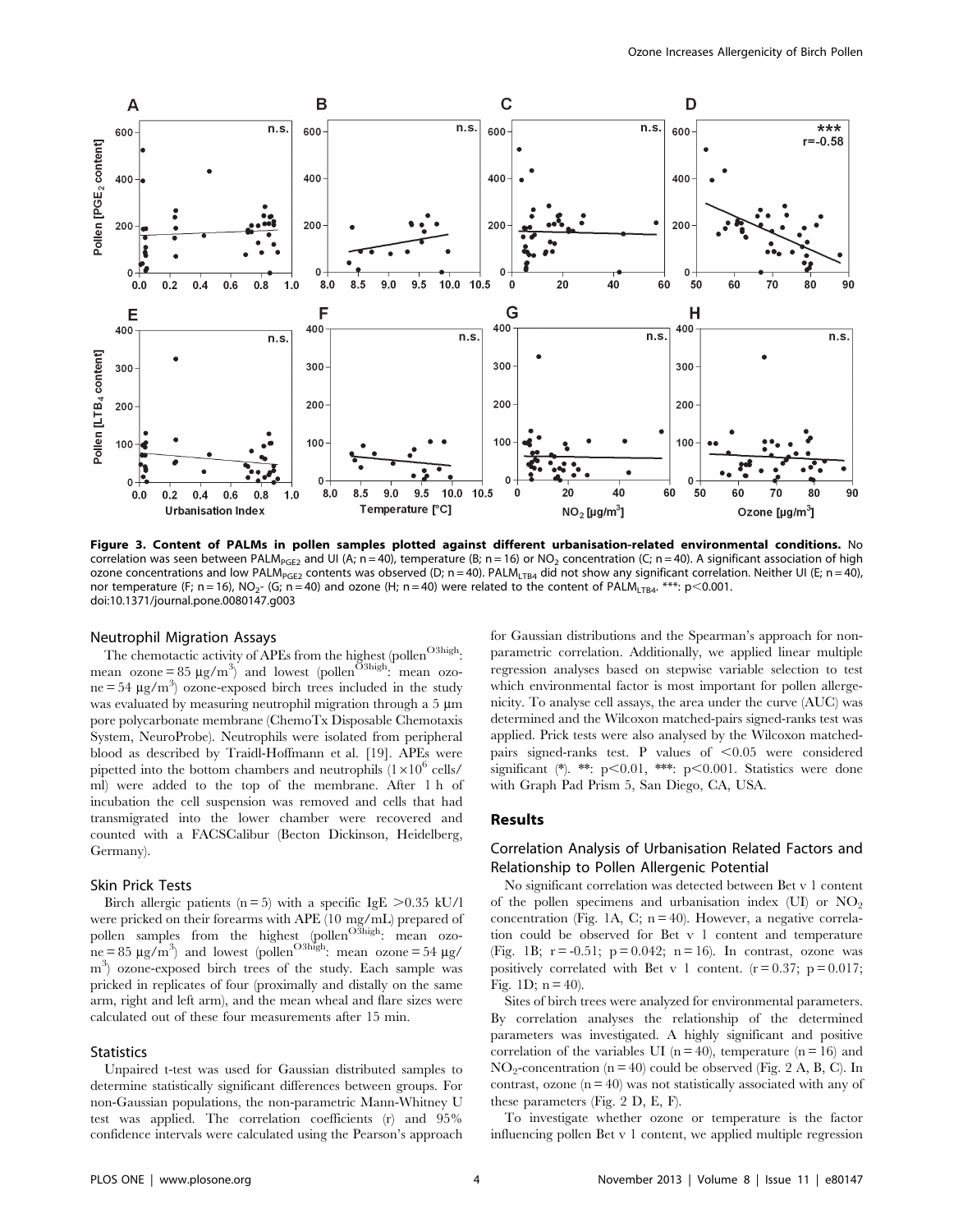analyses based on stepwise variable selection. Indeed, the role of the independent variable ozone for predicting Bet v 1 content was superior, since temperature has been excluded in the linear model, yielding in an  $\mathbb{R}^2$  of 27.6% (data not shown).

To determine immune stimulatory and modulatory potential of the birch pollen specimens, we analysed the content of PALMs in the different pollen extracts. Prostaglandin  $E_2$ -like PALMs, termed PALM<sub>PGE2</sub>, harbour the immune modulatory PALMs [20,21]. No statistically significant correlation was observed between PALM<sub>PGE2</sub> contents and UI (n = 40), temperature (n = 16) or ambient  $NO_2$  (n = 40) (Fig. 3A, B, C). Instead, PAL $M<sub>PGE2</sub>$  content was negatively correlated with ambient ozone  $(n = 40)$  levels  $(r = -1)$ 0.58; p $\leq$ 0.0001; Fig. 3D). The LTB<sub>4</sub>-like PALMs harbour the chemotactic, immune stimulatory PALMs  $[19]$ . PALM<sub>LTB4</sub> contents were not correlated with either UI ( $n = 40$ ), temperature  $(n = 16)$ ,  $NO_2$   $(n = 40)$  or ozone  $(n = 40)$  levels (Fig. 3E, F, G, H).

# Immune-stimulatory and Immune-regulatory Capacity of Pollen Samples

To assess whether the altered lipid compositions related to higher and lower ozone concentrations go along with differences in immune stimulatory and –modulatory potential, pollen from differentially ozone-exposed birch trees (mean ozone: 85 µg/m<sup>3</sup> (pollen<sup>O3high</sup>) versus  $54 \mu g/m^3$  (pollen<sup>O3low</sup>)) were chosen and analysed for induction of neutrophil chemotaxis and modulation of dendritic cell (moDC) cytokine secretion. Migration to pollen<sup>O3high</sup> and pollen<sup>O3low</sup> was tested in 3 concentrations (Fig. S4) and the AUC was calculated. Pollen<sup>O3high</sup> induced significantly stronger neutrophil chemotaxis than pollen<sup>O3low</sup>. Neutrophil migration towards pollen extracts (median AUC (min.-max.)) were  $3181$  (2214–4429) for pollen<sup>O3high</sup> versus 2327 (1839–4095) for pollen<sup>O3low</sup>;  $p = 0.03$  (Fig. 4A). To test the immune modulatory capacity of differentially ozone-exposed pollen, moDCs were stimulated with LPS in the presence and absence of APE, and IL-12 was measured in the supernatants (LPS induced IL-12 response: median (min.-max.): 14000 (8928–14500) pg/ml). APEs were applied in 3 concentrations (Fig. S3) and AUC was calculated. As shown in Fig. 4B, pollen<sup>O3high</sup> were less potent inhibitors of the moDC's IL-12 response than pollen<sup>O3low</sup>. IL-12 release of dendritic cells (% of LPS; median AUC (min-max)) after stimulation with APE was 127.7 (67.3–227.0) for pollen<sup>O3high</sup> versus 71.0 (52.8–187.7) for pollen<sup>O3low</sup>;  $p = 0.02$ .

To test for clinical relevance of enhanced Bet v 1 levels, birch pollen allergic patients were subjected to skin prick tests with APEs prepared from differently exposed pollen. Wheal and flare sizes were significantly larger when patients were pricked with APEs prepared from pollen<sup>O3high</sup>. Wheal sizes (in mm<sup>2</sup>; median (min.max.)) were 21.3 (9.5–33.8) for pollen<sup>O3low</sup> and 13.8 (4.7–22.5) for pollen<sup>O3high</sup>;  $p = 0.02$ . Flare sizes (in mm<sup>2</sup>; median (min.-max.)) were 256.3 (12.4–343.8) for pollen<sup>O3low</sup> and 353.1 (43.8–381.3) for pollen<sup>O3high</sup>;  $p = 0.005$  (Fig. 5A, B). This is in line with higher Bet v 1 content of pollen<sup>O3high</sup>.

# Discussion

The present study reveals ozone exposure as important factor enhancing the allergenicity of birch pollen, with clinical relevance for susceptible individuals. Besides a positive relationship of the Bet v 1 content with ozone, we observed a negative association with temperature. Results of studies analysing the influence of temperature on Bet v 1 expression, however, are inconsistent. While Ahlholm et al. [22] reported a positive effect of high temperatures on Bet v 1 content, Helander et al. [23] indicated a



Figure 4. Immune stimulatory versus immune modulatory potential of pollen samples from higher- and lower-ozoneexposed birch trees. Aqueous extracts (APEs) of birch pollen sampled from high and low ozone exposed trees were chosen for neutrophil migration assays and stimulation of monocyte derived dendritic cells. APEs were applied in 3 concentrations and the AUC was calculated. Higher ozone-exposed pollen induced stronger neutrophil chemotaxis compared to pollen samples from lower ozone–exposed trees (A). In contrast, birch pollen from lower ozone-exposed trees were more potent in inhibiting the LPS-induced release of IL-12p70 from human monocyte-derived dendritic cells (B). APEs were prepared from birch pollen sampled from higher ozone-exposed trees ( $n = 2$ ; mean ozone:  $85 \mu g/m^3$ ) and from lower ozone-exposed trees (n = 2; mean ozone: 54  $\mu$ g/m<sup>3</sup>). All APEs were tested in n = 3 patients. \*: p<0.05 (Wilcoxon matched-pairs signed-ranks test). doi:10.1371/journal.pone.0080147.g004

negative association. The effect of temperature on the expression of Bet v 1 was also investigated by Tashpulatov et al. [24], using transgenic tobacco plants carrying a Bet v 1a-pomoter-reporter gene fusion. This study showed that warm temperatures positively regulate the activity of the Bet v 1 promoter. Our data indicate the opposite as we observed a negative correlation of temperature with Bet v 1. However, temperature and UI as well as  $NO<sub>2</sub>$ concentration were highly and significantly related, while UI and  $NO<sub>2</sub>$  did not correlate with Bet v 1. The number of entities for  $NO<sub>2</sub>$  and UI were 40, while merely 16 data points for temperature were available. Considering the strong relationship of the parameters  $UI$  and  $NO<sub>2</sub>$  with temperature it can be assumed that the correlation of temperature and Bet v 1 is observed by chance. Moreover when having a detailed look at the interrelationship of the environmental parameters of this study we also observed a non-significant negative association of ozone and temperature (Fig. 2F;  $p = 0.07$ ;  $r = -0.46$ ). This seems to be contradictory as ozone formation is associated with UV radiation and temperature [25]. However, ozone formation also depends on the presence of precursors (e.g. biogenic emissions) and degrading substances (e.g. NO). Rural areas are associated with lower temperatures. At the same time, the composition of ozone forming and -degrading factors in rural areas favor ozone accumulation. This might explain why we observe a negative correlation of ozone and temperature.

It might be hypothesized that a positive influence of ozone on Bet v 1 and the relationship of ozone and temperature implied a negative correlation of temperature and Bet v 1.

To confirm our suggestion, we applied multiple regression analyses based on stepwise variable selection. Indeed, the role of the independent variable ozone for predicting Bet v 1 content was superior, since temperature has been excluded in the linear model (data not shown).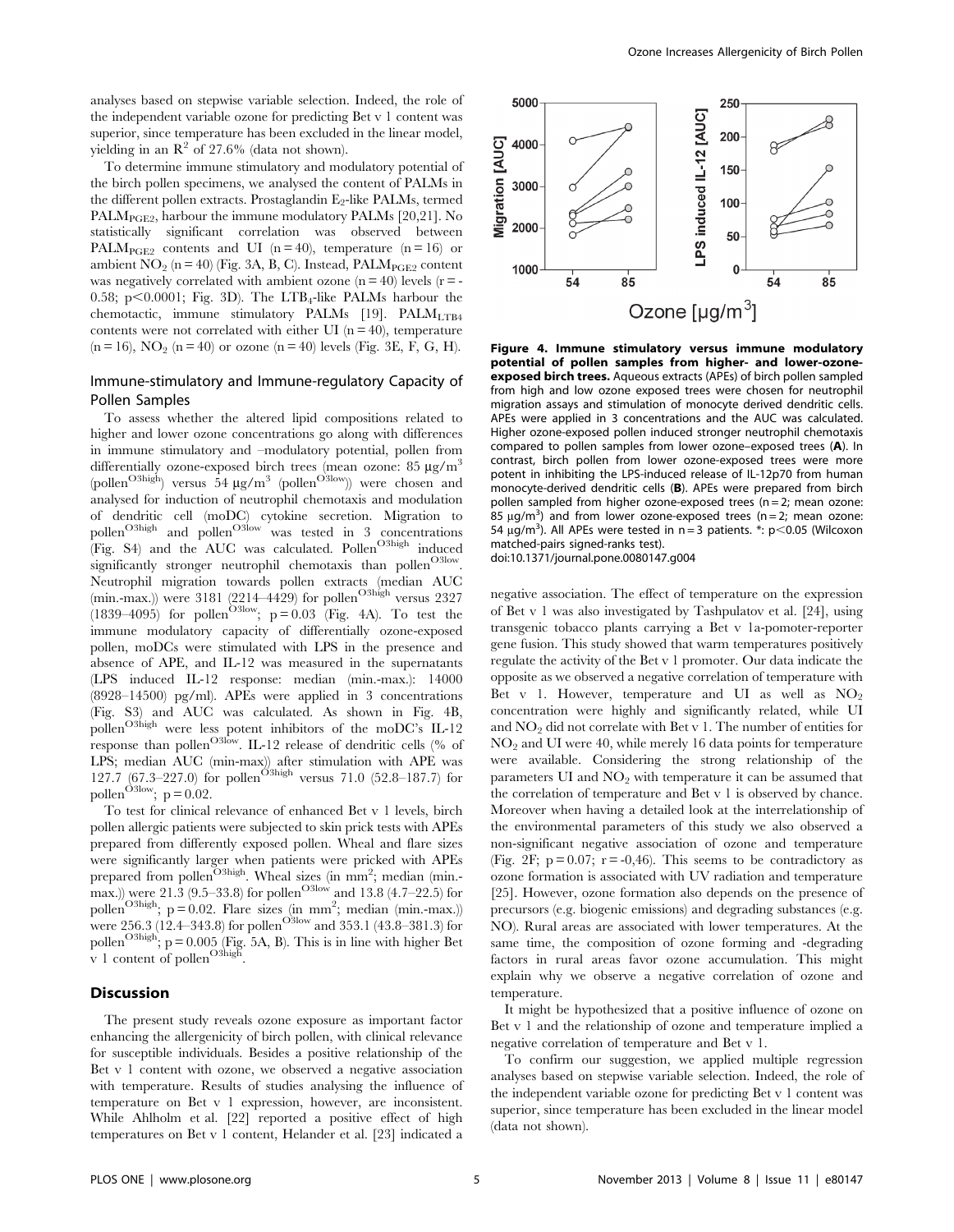

Figure 5. Cutaneous immune response towards pollen from higher and lower ozone-exposed birch trees. APEs were prepared from pollen sampled from higher ozone-exposed trees (n = 2; mean ozone: 85 µg/m<sup>3</sup>) and from lower ozone-exposed trees (n = 2; mean ozone: 54 µg/m<sup>3</sup>). All APEs were tested in  $n = 5$  patients. Higher ozone-exposed pollen induced larger wheals (A) and flares (B) in skin prick tests compared to lower ozone-exposed pollen. \*:  $p$ <0.05; \*\*:  $p$ <0.01 (Wilcoxon matched-pairs signed-ranks test). doi:10.1371/journal.pone.0080147.g005

Besides, Tashpulatov et al. [24] showed that abscisic acid, a stress- and development-related plant hormone, positively regulates the activity of the Bet v 1a promoter. This goes in line with our study showing that ozone, a major stress factor for plants, is associated with a higher Bet v 1 expression. Besides, also former studies in ragweed and grass species gave evidence that ozone impacts on the allergen transcript and content [26,27]. In these studies, plants were exposed to defined ozone concentrations. In our study, trees were subjected to pollen sampling in their natural environment and under natural exposure conditions.

In a holistic approach analysing the allergenicity of birch pollen, we showed that elevated ozone exposure of birch trees was not only associated with increased allergen content in pollen but also with an altered composition of adjuvant PALMs. No relation of  $PALM<sub>LTB4</sub>$  and  $PALM<sub>PGE2</sub>$  content and the degree of urbanisation (UI), temperature or  $NO<sub>2</sub>$  concentration was observed. This seems to be in contrast to a recent study [28]. However, this discrepancy is most likely explained by the fact that in the present study, pollen sampling was carried out at defined, distinct maturation stages. As demonstrated in Fig. S2, the content of PALMs in pollen grains differs profoundly depending on the maturation stage of pollen, as does the Bet v 1 content, confirming former results [29].

Notably,  $\text{PALM}_{\text{PGE2}}$  was significantly negatively associated to ozone concentrations. In our in vitro assays, pollen<sup>O3high</sup> were significantly more chemotactic for neutrophils than extracts of pollen<sup>O3low</sup>. Since PALM<sub>LTB4</sub> did not significantly differ in differently exposed pollen we hypothesize that other, up to now unknown, substances besides  $\text{PALM}_{\text{LTB4}}$  account for this effect. Moreover, Armstrong [30] could show that  $PGE_2$  is able to inhibit the chemotaxis of neutrophils in a concentration dependent manner. Consequently, lower concentrations of  $\text{PALM}_{\text{PGE2}}$  in pollen<sup>O3high</sup> could also have contributed to enhanced neutrophil chemotaxis. In contrast, APEs prepared from pollen<sup>O3low</sup> were significantly more efficient in inhibiting dendritic cell IL-12 secretion, in line with higher levels of immune modulatory PALM<sub>PGE2</sub>. Among the immune modulatory PALMs are plant isoprostanes identified as  $E_1$ -phytoprostanes.  $E_1$ -phytoprostanes inhibit the IL-12 response in maturing DCs [31,32], finally licensing DCs to differentiate naïve  $CD4^+$  T cells into Th2 cells [32]. Transferring our data to allergy mechanisms, we hypothesize that higher  $\text{PALM}_{\text{PGE2}}$  concentrations in low-ozone areas might facilitate de novo sensitisation by providing Th2 promoting signals. Higher Bet v 1 concentration and less anti-inflammatory PALMs in pollen<sup>O3high</sup> might in turn lead to pronounced allergic symptoms in already sensitized individuals.

In summary, urbanisation-related, anthropogenic environmental factors can influence birch trees to produce pollen with altered allergenic potential. Our study emphasizes the correlation of ozone exposure to the pollen content of allergen and nonallergenic, adjuvant factors. It is likely that future climate change with more frequent and intense warm spells [33] as well as increases in urbanisation and anthropogenic air pollutants such as NOx will further enhance the local accumulation of tropospheric ozone. As indicated by this study, ozone might – apart from direct adverse impacts on human health – lead to increased allergic symptoms *via* its impact on the allergen carrier.

## Supporting Information

Figure S1 Locations of pollen sampling. Birch pollen were sampled during the birch flowering season of 2010. Red dots represent urban trees, green dots rural trees. Background: CORINE Land Cover 2000 (EEA 2000), major classes: red = urban fabric, green = forest and pastures, yellow = arable land, blue = rivers, lakes (see www.eea.europa.eu/themes/landuse/ interactive/clc-download for a complete legend). (TIFF)

Figure S2 Catkin maturation and allergenic potential of pollen. A: Catkins of different maturation stages were collected at different time points from the same trees (BBCH-Code 51–52:  $n = 1$ ; BBCH-Code 55–65:  $n = 5$ ) and classified according to a BBCH-Code. Pollen were isolated from the catkins and aqueous pollen extracts were prepared. APEs were then analyzed for the presence of Bet v 1 and PALMs. The content of Bet v 1 peaked at maturation stages 60–61. Inversely to Bet v 1, levels of  $\text{PALM}_{\text{LTB4}}$ and PALMPGE2 were high in pollen from immature catkins and decreased during maturation. A concentration minimum of